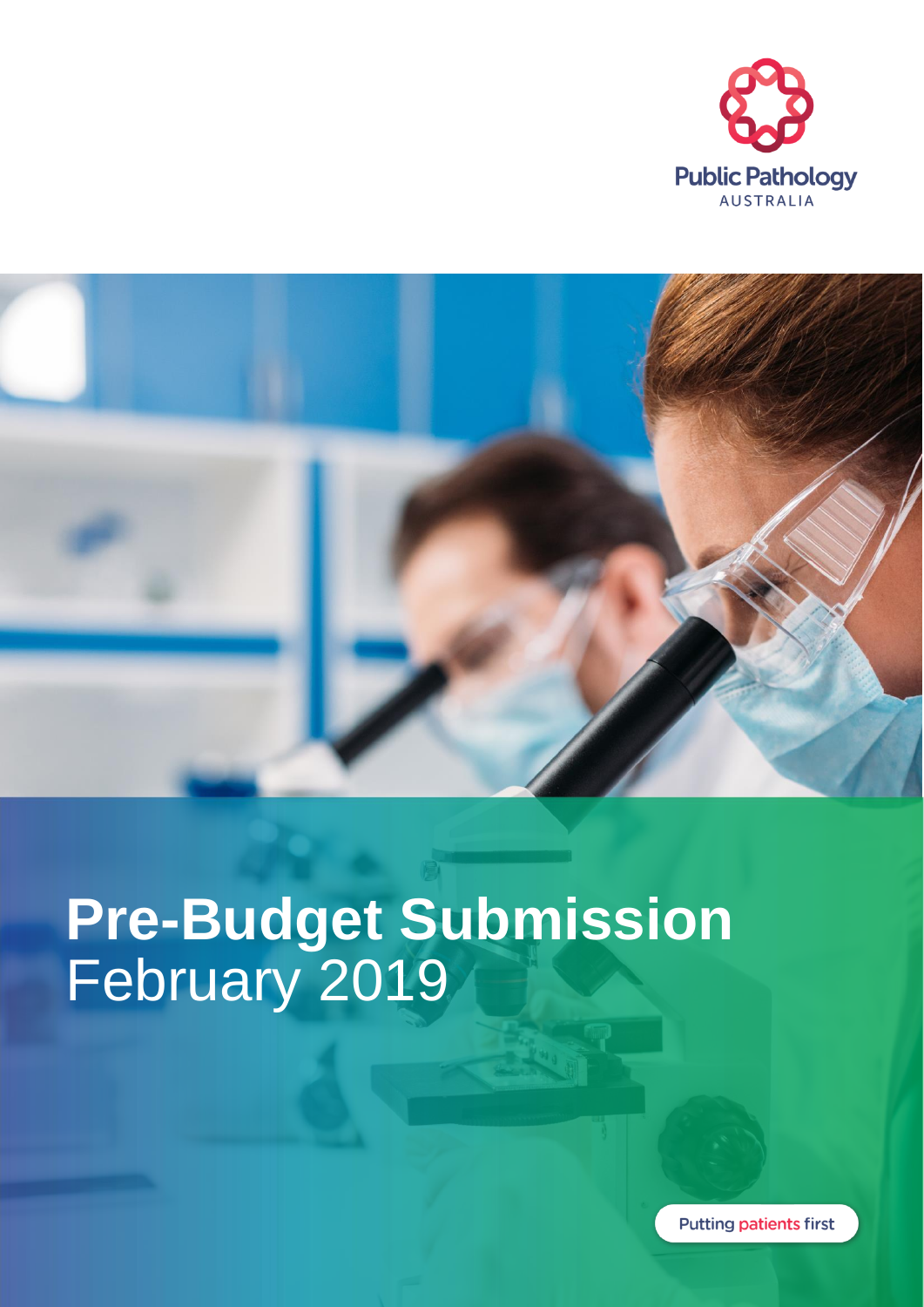# Executive Summary

Public Pathology Australia is the national peak body for public - government owned and operated - pathology services across Australia.

Pathology services under the Medicare Benefits Schedule (MBS) play an important role in enabling patients in the community to receive timely diagnoses, monitoring of appropriate management and optimising the treatment of disease.

#### **Public Pathology Australia recommends that the Government increase MBS fees for public pathology services to the same rate received by other pathology providers**.

If public pathology providers were rebated the same patient episode initiation and bulk billing incentive fee as private for profit and not for profit pathology providers, public providers would be able to sustainably provide bulk billed pathology services to more patients in the community. These bulk billed services exert competitive pressure on private providers to continue to bulk bill pathology tests. These services avoid higher downstream costs associated with delayed diagnoses and treatment. The investment would also ensure that services are sustainably provided to patients in rural and remote areas where private providers deem it not profitable to service. The introduction of funding parity between pathology providers would require an investment of approximately \$20 million per annum. Funding parity would address issues of health inequity, provide greater patient choice, continuity of care and competitive pressure to ensure the Federal Government receives value for its investment in the pathology sector.

## An investment public pathology MBS fees would ensure patient access to bulk billed pathology services in areas of need.

#### **Public Pathology Australia recommends that the Government reinvest any savings made in the MBS Review in underfunded pathology items. Any new items recommended in the MBS Review must be receive additional funding.**

The financial impact of the MBS Review on the pathology sector and patients depends on which recommendations are pursued, together with when and how they are implemented. There is a risk that the pathology sector would be destabilised and access to pathology services threatened if the MBS Review recommendations are instigated in the absence of reinvestment, additional funding for new items and careful scheduling when implementing changes. This is due to the high degree of cross-subsidisation within the Pathology Services Table of the MBS.

MBS Review savings should be reinvested in underfunded pathology items and new items should receive additional funding to sustain a viable pathology sector.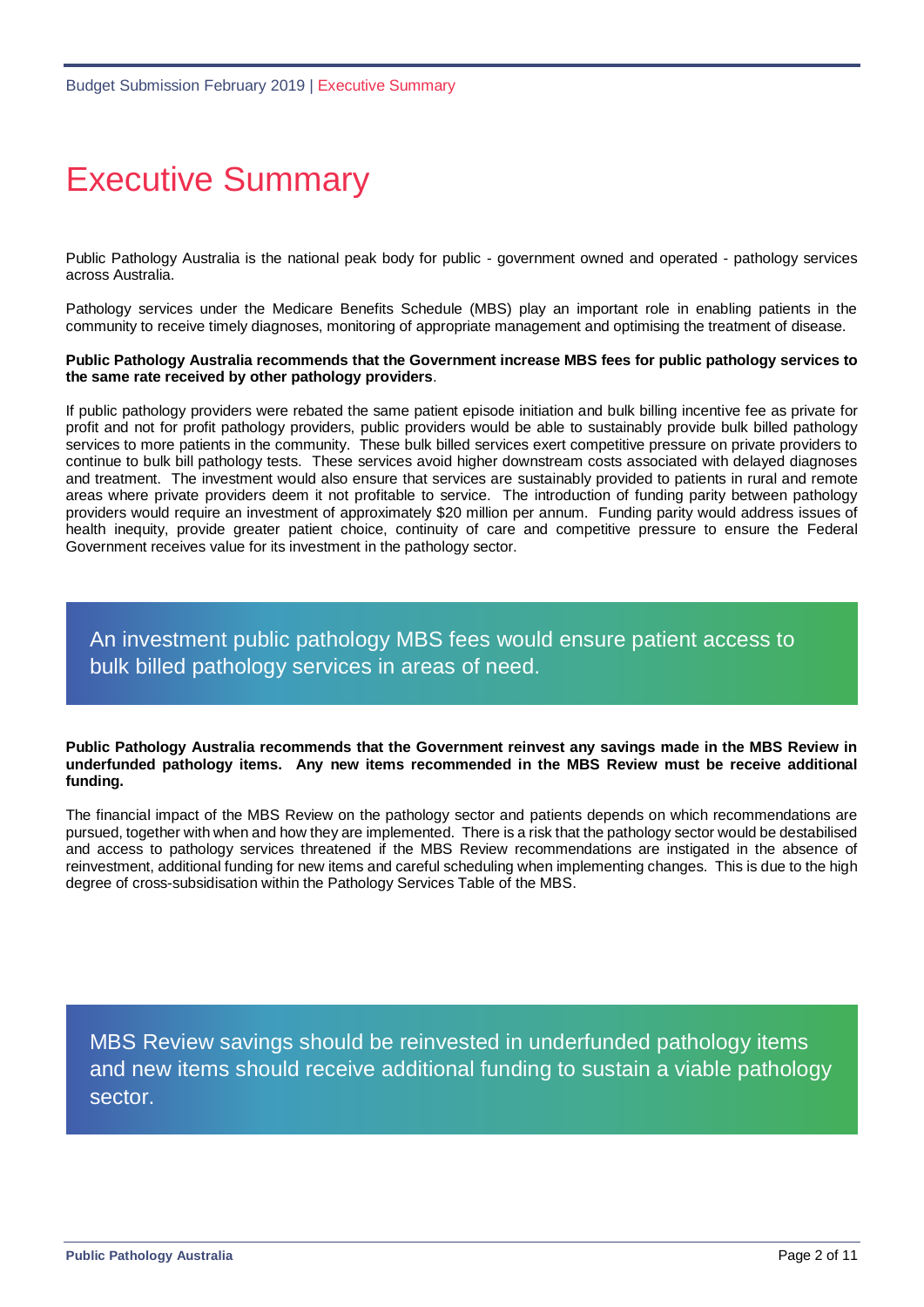# **Background**

### Public Pathology Australia

Public Pathology Australia is the national peak body for public pathology in Australia.

Pathology is the medical specialty that focuses on determining the cause and nature of disease. By examining and testing body tissues (e.g. biopsies, pap smears) and fluids (e.g. blood, urine) pathology helps doctors diagnose and treat patients correctly. 70 per cent of all medical diagnoses and 100 per cent of all cancer diagnoses require pathology.

Public pathology is the foundation of pathology in Australia. Public pathology represents a core part of Australia's public hospital and health care services. Unlike other pathology providers, public pathology providers operate for the benefit of the public health system and its patients.

Public Pathology Australia members are the major government owned and operated pathology services in each State and Territory in Australia. They provide the vast majority of pathology services in Australia's public hospitals and service several private hospitals. Public pathology also provides community based collection services for patients upon referral from GPs and Specialists under the Medicare Benefits Schedule (MBS).

In addition to diagnostic services, our members conduct research and teaching in the areas of new and existing diseases, tests and treatments, and collaborate closely with colleagues in all areas of patient care, with many pathologists also performing clinical roles. Their laboratory testing and medical consultation services play a crucial role in timely clinical diagnosis, in monitoring therapy and in prevention of disease in individuals and the community.

### Value of Public Pathology

**Provides comprehensive access for all patients**



**Provides high quality, integrated care**



**Provides expertise in complex medicine**



**Helps protect our communities**



**Undertakes research, education and training**



**Operates for the benefit of the public health system and its patients**

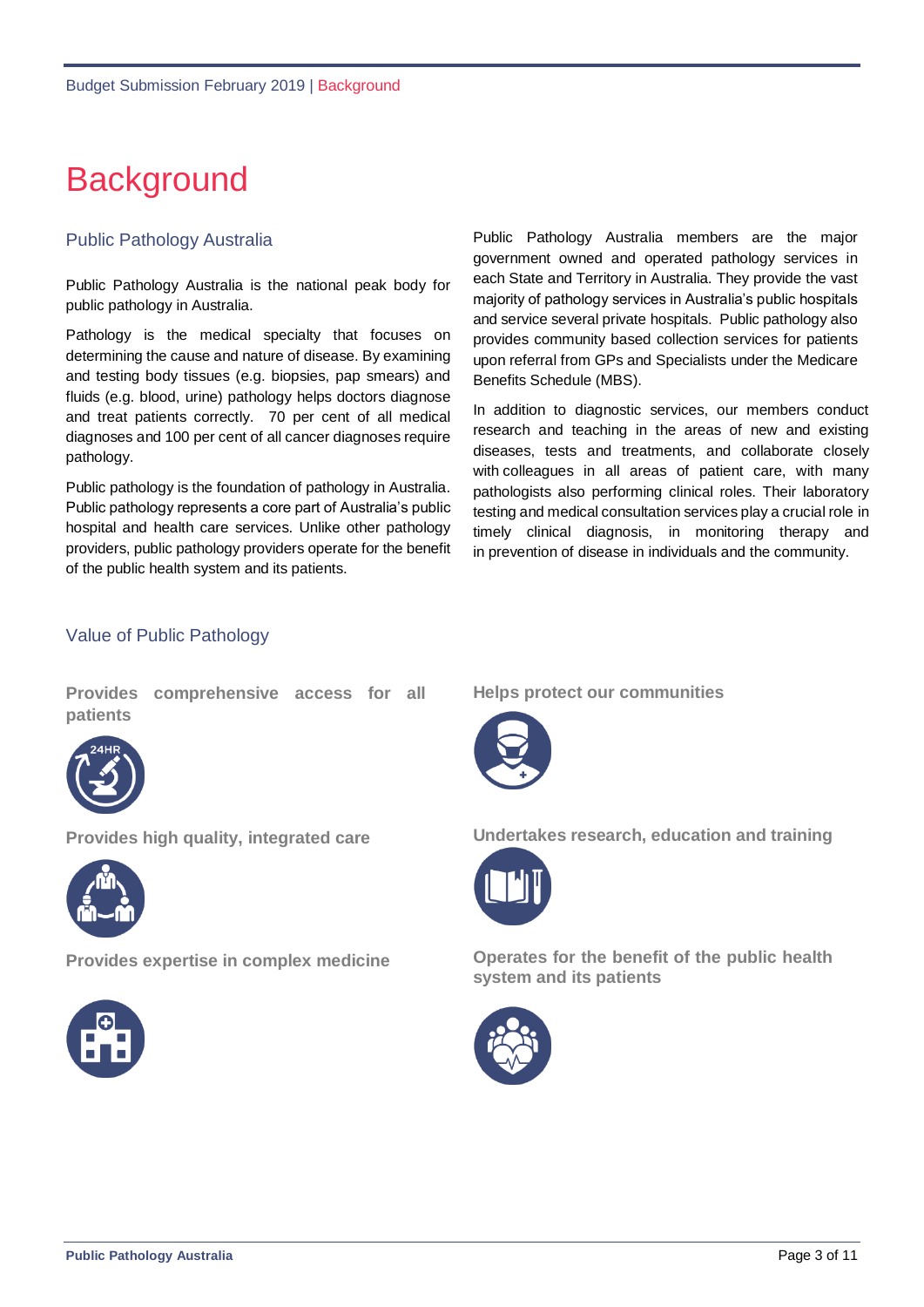#### The Pathology Market

The Australian MBS funded pathology market is dominated by two private providers, Sonic Healthcare and Primary Healthcare (with market shares of 41.4% and 32.7% respectively<sup>1</sup>). Barriers to entry and compete in the industry are high. This has been due to heavy regulation, the high cost of building large laboratories, intensifying competitive pressures, the cost of collection centres, building a referral base and the presence of economies of scale and scope. The basis of competition has been on volumes and securing market share by offering high rents for collection space within especially large and multi-provider medical practices or by vertical integration and buying out of medical practices. Growth by acquisition of smaller pathology practices has also been a driving strategy for the largest corporate pathology providers.

Collectively, public pathology providers occupy around 11 per cent of the MBS pathology market nationally and individually, in some jurisdictions, this figure is over 30%. 2 Public pathology providers compete on the basis of quality and accessibility to the service (particularly in rural and remote locations), they do not compete by offering artificially high rents for collection space. Volumes are dependent on the geographical area in which public providers are authorised to operate and to what degree the private pathology companies service those areas. Not all public laboratories undertake the same level of MBS billing. MBS revenue equates to 12% - 59% of expenditure budget of public providers.<sup>3</sup> WA, SA and NSW have a relatively large network of collection centres to service the needs of their respective populations. 30.6% of all collections in Approved Collection Centres (ACCs) are processed by public laboratories<sup>4.</sup> Public providers tend to provide the services that the private sector deems unprofitable. For example, public pathology provides after hours' services, complex histopathological examinations, genetic tests and service remote communities (e.g. APY lands of South Australia). Public pathology providers fill an important gap in the market.

There are over 5000 Approved Collection Centres in Australia and several hundred of these are operated by the public sector. 5 The public sector plays a very important role in the MBS-funded pathology market. The public sector provides quick turnaround times for pathology results, an alternative provider of bulk-billed services and ensuring that patients do not have to travel extensively to access pathology services. By way of example, PathWest operates 77 collection sites. 55 (71%) collection centres are located outside the metropolitan area. 18 collection sites are in remote areas where there are no GPs, 25 are in rural areas and 12 are in regional areas.



Public Pathology – an integral clinical service that enables quality health outcomes & equity of access to pathology tests

*www.publicpathology.org.au*

l

<sup>&</sup>lt;sup>1</sup> Ibis (2014) Pathology Services in Australia.

<sup>2</sup> For example, SA Pathology occupies 35% MBS market share in South Australia.

<sup>3</sup> Public Pathology Australia (2014), Member Survey. 4

Australian Government,

[http://medicarestatistics.humanservices.gov.au/statistics/mbs](http://medicarestatistics.humanservices.gov.au/statistics/mbs_group.jsp) [\\_group.jsp.](http://medicarestatistics.humanservices.gov.au/statistics/mbs_group.jsp)

<sup>5</sup> Australian Government

[https://www2.medicareaustralia.gov.au/pext/pdsPortal/pub/ap](https://www2.medicareaustralia.gov.au/pext/pdsPortal/pub/approvedCollectionCentreSearch.faces) [provedCollectionCentreSearch.faces](https://www2.medicareaustralia.gov.au/pext/pdsPortal/pub/approvedCollectionCentreSearch.faces)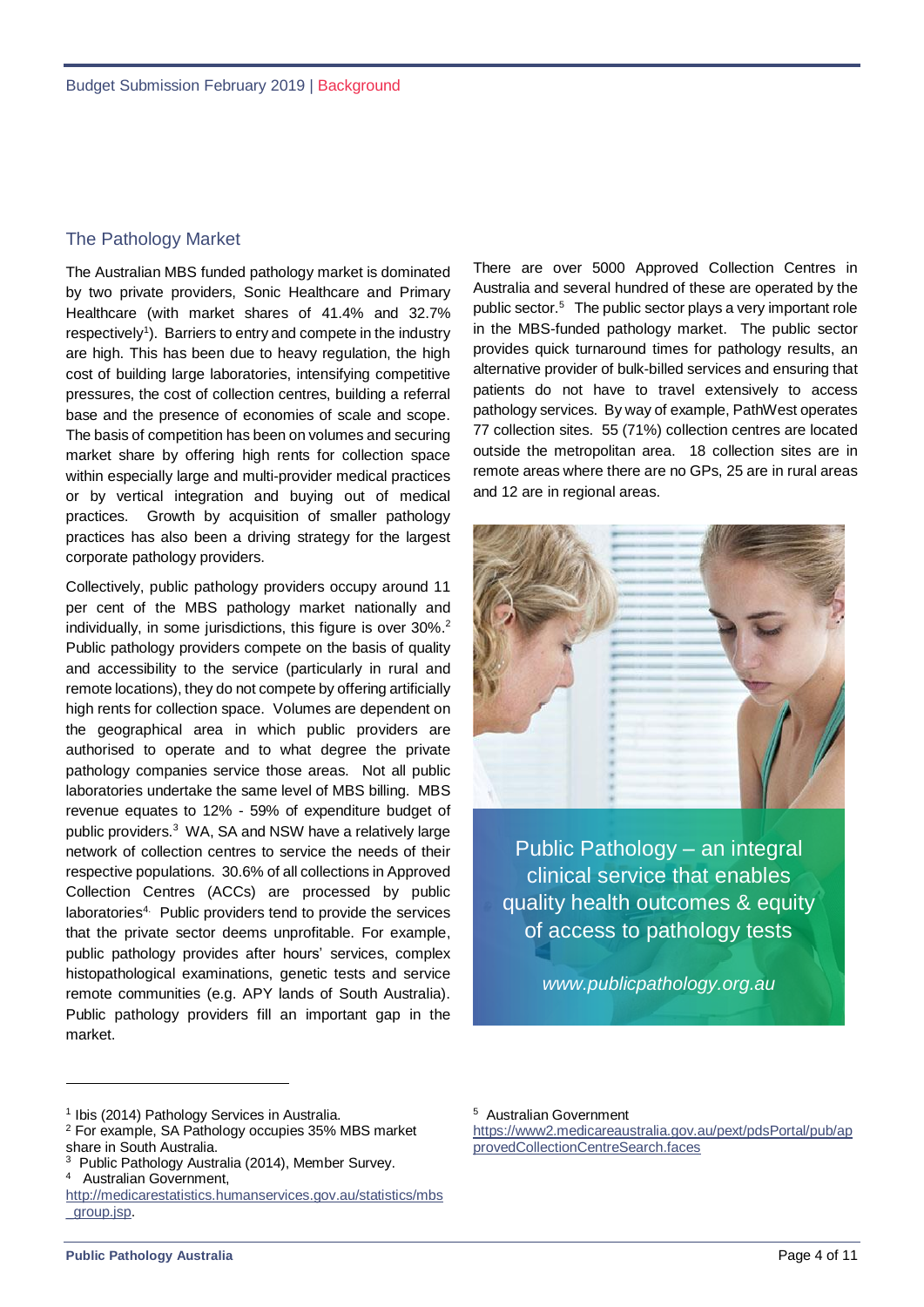# Inequitable Pathology MBS Fees

#### Pathology MBS Fees

Within the Pathology Services Table of the Medicare Benefits Schedule (MBS), there are three broad types of pathology items:

(1) Groups P1-P8 Pathology Test items.

(2) Groups P10-P11 Pathology Episode Initiation and Specimen Referral items. These are referred to as PEI Fees.

(3) Groups P12 and P13 Bulk Billing Incentive items.

Providers, whether public or private, are entitled to claim MBS fees for tests for MBS-eligible patients in line with the Pathology Services Table. Public pathology providers receive less under the MBS fees compared to private laboratories for PEI fees and the Bulk Billing Incentive.

#### PEI Fees

Public pathology providers only receive a nominal \$2.40 PEI compared to fees between \$5.95 and \$17.60 depending on the nature of the specimen collection episode in the private sector.

PEI fees are for management of specimens and tests. Both private and public pathology providers incur the costs which the PEI was intended to be used as reimbursement, such as collection centre rent, use of equipment and consumables, staff, marketing, education, collection, transport, report delivery, invoicing and receipting. Pathologists employed by public laboratories are required to meet these costs usually by payment of infrastructure / management / facility fees. These costs are not covered by State Government funding.

Originally there were no PEI fees for the public sector. However, as the public sector incurs the same type of costs as the private sector, a PEI was introduced for the public sector on 1 May 2007. A lower fee was introduced with the **intention to remove the distinction between public and private laboratory access to PEI items** under the Pathology Quality and Outlays Memorandum of Understanding 2004-2009 signed between the Federal Government and the pathology profession.

### Bulk Billing Incentive Fees

Public pathology providers receive a nominal \$1.60 in Bulk Billing Incentive compared to between \$2.00 and \$4.00 for private pathology providers.

### Current Status

The pathology sector (as represented by Public Pathology Australia, the Royal College of Pathologists of Australasia (RCPA) and the private sector Australian Pathology group) reached agreement on the need for funding parity in the 2018 Pathology Agreement negotiations. Unfortunately, this Agreement was not finalised, and funding parity has still not materialised.

Different MBS fees for public and private pathology provide a competitive advantage to private providers. The inability of the public sector to financially sustain community services disadvantages patients in terms of access through a reduction in service locations and affordability as reduced competition makes it more common for the private pathology providers to charge co-payments.

MBS fees must be changed so all pathology providers are paid the same for the same tests for equitable access to pathology testing.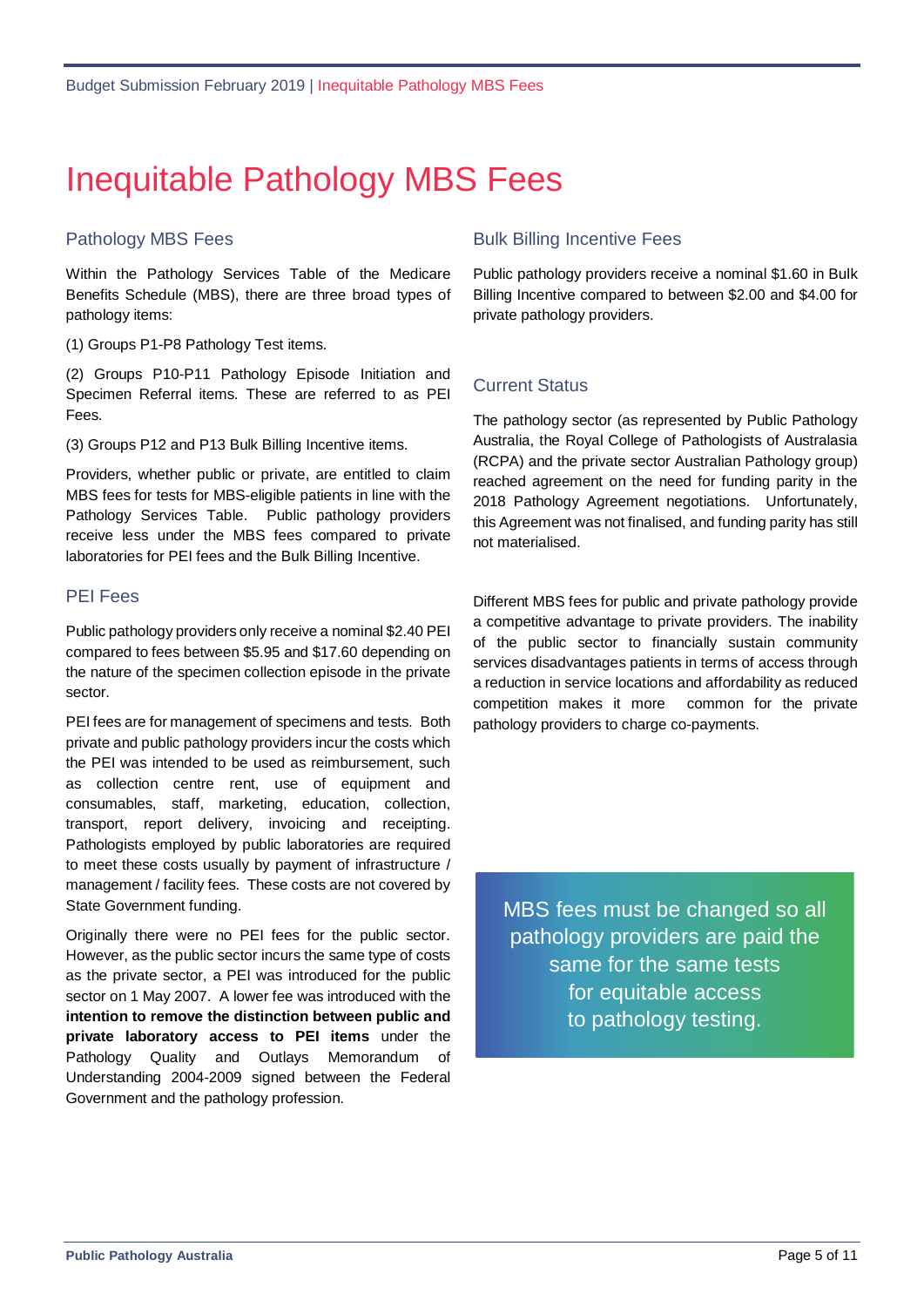# Need for Funding Parity

A sustainable and diverse pathology sector is essential to ensure patients have access to pathology services. Funding parity is required to enable the public sector to maintain its presence in the market, to offer effective competition and to provide bulk billed services in areas of need. This would address issues of health inequity, provide greater patient choice, continuity of care and competitive pressure to ensure the Commonwealth receives value for its investment in the pathology sector.

### Health Equity

Retaining capacity to provide community pathology services through the public sector is critical to ensuring there is sufficient capacity to meet appropriate levels of demand. The private sector prioritises profit over patient needs and will not deliver services in unprofitable areas. The public sector provides these services and is the backbone of pathology services in Australia. A viable public sector is essential to ensuring health equity. Funding parity will demonstrate the Federal Government's commitment to ensuring all patients have access to pathology services.

### Patient Choice & Continuity of Care

Higher fees for private pathology companies provides an unfair competitive advantage. It restricts competition. The public sector cannot afford to enter new markets, and this restricts choice and impacts access for patients. Patients tend to not make an informed choice about their pathology provider and rely on the branded request form they received from their requesting doctor.

Funding parity would offer patients more choice. Funding parity would enable public pathology services to extend their reach in areas of need. Public pathology is important in ensuring continuity of care from inpatient episodes to community treatment. For example, having pathology provided by the one public provider would enable consistent reporting and monitoring of patients as they pass through the continuum of care from an inpatient stay through to stabilisation and ongoing management in the community. Limiting public sector involvement in the community pathology market due to funding arrangements fragments the provision of healthcare to patients.

Funding parity would demonstrate government's commitment to prioritise patient care over corporate profits. Funding parity would be an investment in the health of Australians.

#### **Capacity**

The large private pathology providers are known to be paying significantly above market rent for Approved Collection Centre space to secure referral streams. The large private providers have also been acquiring medical practices to provide vertically integrated services with only one pathology and radiology provider. The public sector does not pay excessive rent for collection space as this would be misuse of public funds. Instead, they tend to operate in areas where private pathology providers have no or little presence or where they are required to support hospital services. Should public providers withdraw from the community pathology market space, it is unlikely that the private sector will fill the gap in the unprofitable areas such as rural and remote locations.

### **Competition**

Where government changes to policies have a demonstrable flow-on effect to pathology, MBS fees can be and have been adjusted. However, public pathology MBS fees have not been adjusted to reflect principles of open competition that were the basis of the 2001 regulatory change. This change meant that public and private pathology providers could open collection centres wherever they deemed appropriate.

To have a world class pathology service, patients need to have access to high quality, affordable pathology services. A higher PEI and Bulk Billing Incentive for private providers gives them a competitive advantage over public providers. There are also inherent risks in the market with only two dominant providers. Equal remuneration would assist in levelling the playing field and mitigating these risks. High quality, bulk-billed public pathology services provide competitive pressure on the private sector to also deliver high quality services.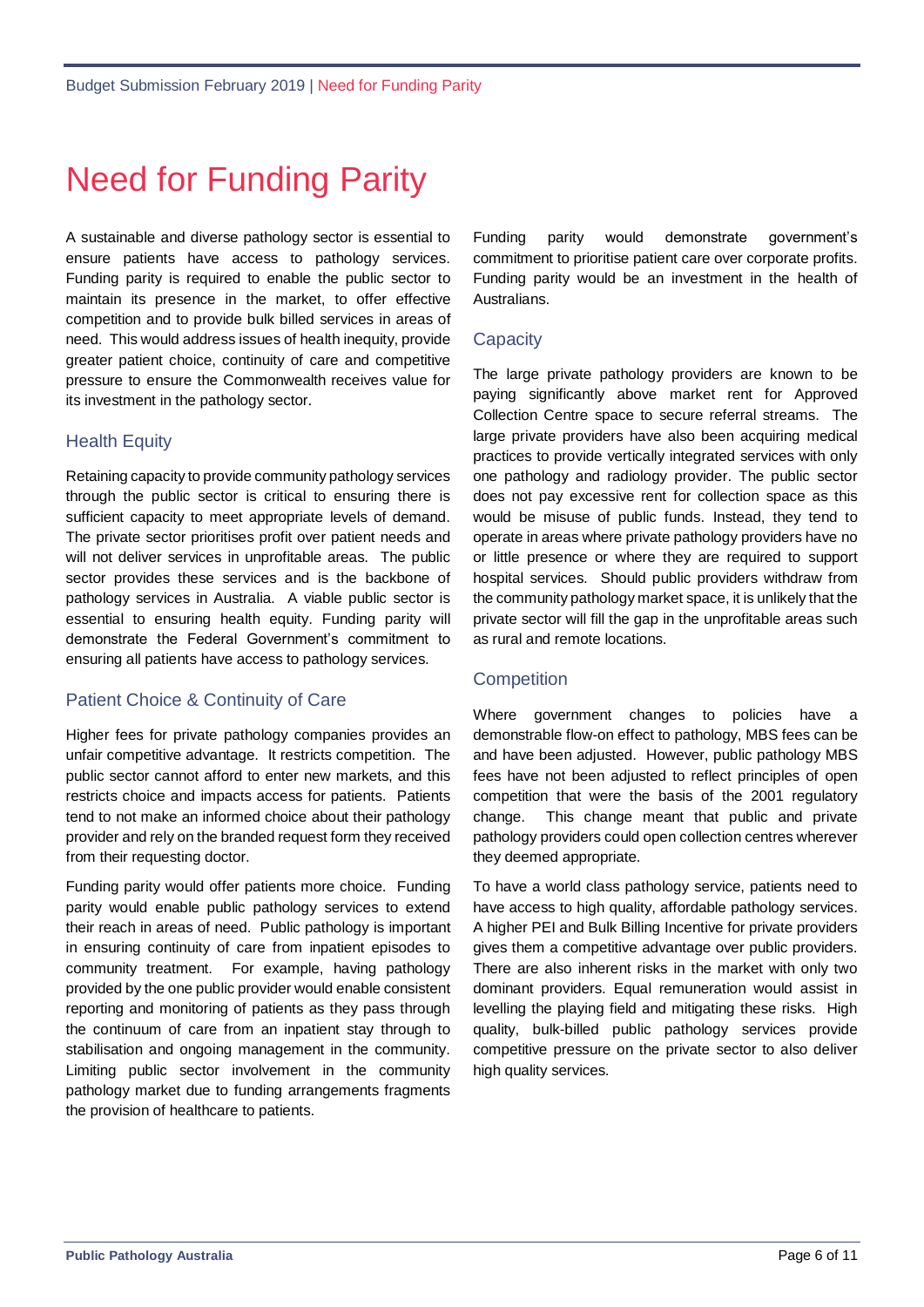Competition affects pricing behaviour in the pathology market. Where public pathology providers have a strong presence in the community pathology market, improved access and higher bulk billing rates result.<sup>6</sup> This is supported by a review of private pathology billing policies which shows that the 'gap fee' or out-of-pocket cost charged by private pathology providers is lower in areas where public pathology providers have a strong presence in the community.<sup>7</sup> It has been stated that "**Public pathology provision in the community therefore serves important public health policy objectives**."<sup>8</sup> Failure to receive equity in PEI and Bulk Billing Incentives will challenge the sustainability and affordability of public pathology and its role in providing a balance in the pathology market.

Furthermore, under the principles of competitive neutrality, private pathology providers have secured public hospital tenders for pathology services and are therefore partly funded by state governments. However, patients of bulkbilled (so-called privatised) outpatient clinics have their samples collected in the community by the private provider, who will charge Medicare the private (higher) fees as their owner is not a prescribed (public) laboratory. There is no competitive advantage for the public sector in being funded by state government. There is also no identified subsidy in Commonwealth funding arrangements for publicly provided non-hospital pathology collection services.

#### Cost of Collection

Given the fee attributable for doing the tests are the same from both public and private pathology providers, unless there is a clear and explicit difference in costs for collection of the specimen, then the fees for the collection should also be the same.

The public PEI of \$2.40 does not cover the true costs associated with collection and these transactional costs are not cheaper in the public sector compared to the private sector. Even in a suburban or metropolitan collection centre, the staffing cost alone will exceed the PEI by a factor of 2 to 3. Episodic pathology costs include rental, collection equipment, tubes and IT infrastructure to name only a few. The real cost of collection is in the range of \$15- 20 depending on the number of collections in the centre.

In addition, the public sector must fulfil community service obligations and provide services in rural and remote areas. One only has to think of a pathology specimen collected in a remote Western Australian community or the APY lands of South Australia by the public pathology providers, to put transportation costs into perspective.

#### Other Branches of Medicine

Nowhere else in the MBS is there a distinction between public and corporate (private) medicine. The PEI fee is unique in medicine in that it applies only in pathology. The reasoning that led to the introduction of the PEI does not appear to have been applied to any other branch of medicine.

#### Administrative Precedent

There is no administrative impediment to instituting fee parity, and this has been achieved elsewhere in the MBS, for instance when the public sector was given access to P11 items (prior to 2007). Catholic Healthcare laboratories associated with NSW Schedule 2 Hospitals (and analogous arrangements in other States) were given access to the private PEI in 1999/2000.

#### Change required

To ensure that the public and private sectors are remunerated the same amount for the same tests, a change to MBS Rules (e.g. P.6.2) and adjustment to P10 PEI (and associated items) and P13 Bulk Billing Incentive fees are required. The Department of Health has modelled the financial impact of this change to be in the order of \$20 million per annum.

 $\overline{a}$ 

<sup>6</sup> ACT Treasury (2012), Competitive Neutrality of Community Pathology Services Summary Paper.

<sup>7</sup> Public Pathology Australia billing policy survey 2018. <sup>8</sup> ACT Treasury, Ibid.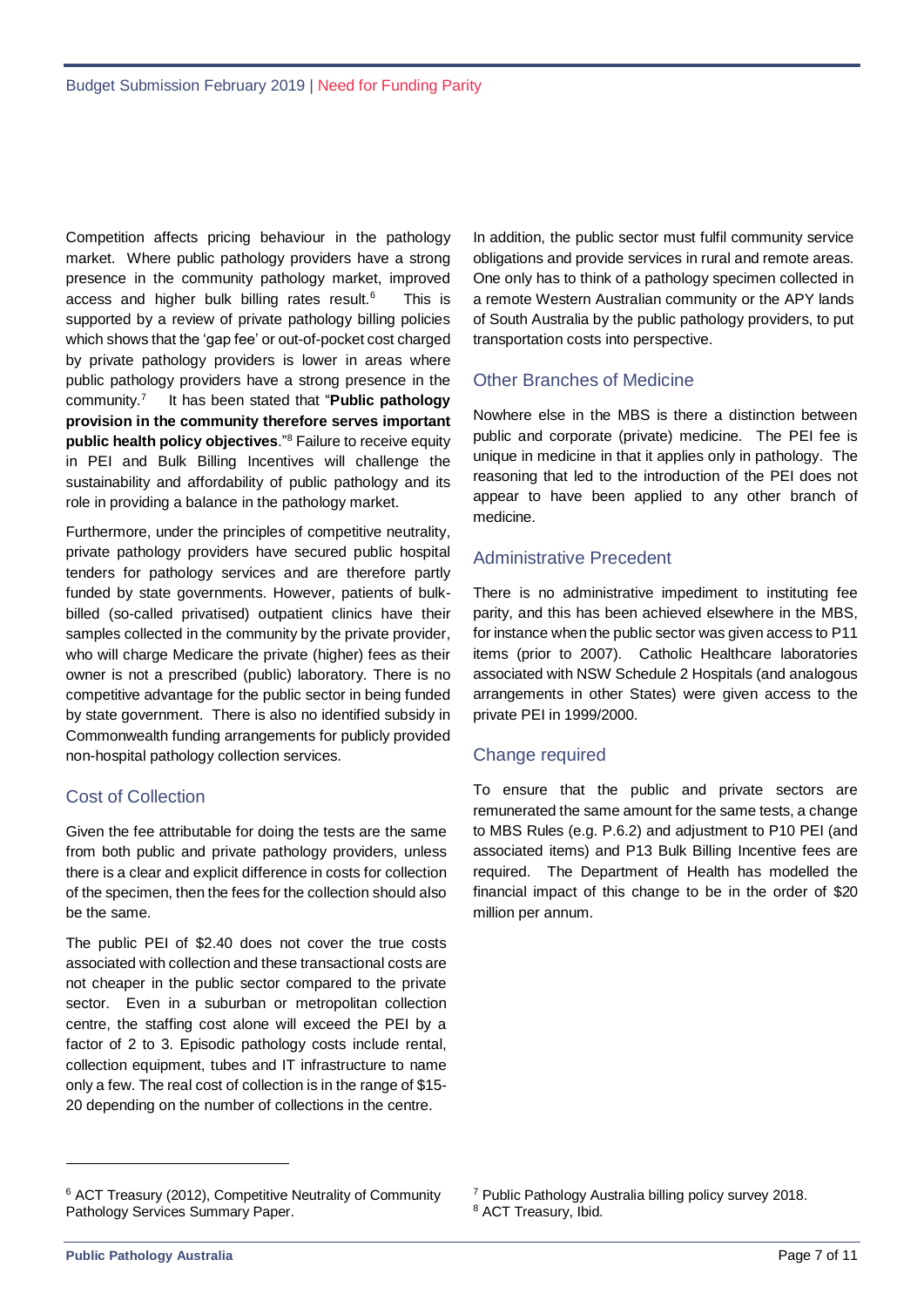#### Funding Parity Impact

Public pathology providers play a critical public interest role in ensuring that the full range of testing is available, not just the most profitable, and that all patients can access pathology testing based on need, not on the ability to pay. Public pathology is committed to bulk billing its patients and maximising opportunities for equal access to high quality pathology service. However, the costs of operating collection centres are continually reviewed to maximise the efficiency and consideration to the closure or winding back of services is constant. Increasing MBS fees to the public pathology sector will enable greater financial stability and certainty for patients and medical practitioners, particularly in regional and rural areas.

In SA alone, funding parity would enable consideration of the following:

- continuation of services at Yorktown which commenced mid 2015 however its financial position is marginal – there is no other pathology collection within this area;
- establishment of a collection service at Burra where there is currently no collection service. Doctors visit from Clare twice a week and will collect specimens themselves where required, reducing the available consultation times;
- the financial position for pathology collection at Ceduna would support the business case to establish a collection centre at this Western Eyre Peninsula town.

# MBS Review

#### **Background**

The MBS Group P1-P8 Pathology Test item fees do not generally reflect the cost of the tests performed, nor do they always reflect contemporary best practice. MBS pathology fees may exceed the cost of providing the test or be less than the cost of the tests. That is, there is a significant degree of cross-subsidisation within the Pathology Services Table (PST) of the MBS. Where MBS fees are less than the cost of the tests, pathology providers may charge a copayment or not offer the test. This affects the ability of patients to access the pathology services that they need.

Public Pathology Australia supports the Federal Government's [MBS Review](http://www.health.gov.au/internet/main/publishing.nsf/content/mbsreviewtaskforce) and its aim to align items on the MBS with contemporary clinical evidence and practice and improve health outcomes for patients. Public Pathology Australia believes its [response to the MBS Review](https://publicpathology.org.au/wp-content/uploads/2019/01/PPA-MBS-Review-Submission-full-submission-30-Nov-2018.pdf)  [recommendations](https://publicpathology.org.au/wp-content/uploads/2019/01/PPA-MBS-Review-Submission-full-submission-30-Nov-2018.pdf)<sup>9</sup> will achieve the goals of:

- Affordable and universal access to healthcare
- Best practice health services
- Value for the individual patient
- Value for the health system.

There are many significant changes to the PST proposed in the MBS Review and these are largely well reasoned, sensible and in line with modernised clinical care and testing approaches within pathology laboratories. Public Pathology Australia trusts that the Federal Government will consider its position statement on the MBS Review to ensure that the pathology sector remains viable and patients can access the tests that they need.

 $\overline{a}$ 

<sup>9</sup> [https://publicpathology.org.au/wp](https://publicpathology.org.au/wp-content/uploads/2019/01/PPA-MBS-Review-Submission-full-submission-30-Nov-2018.pdf)[content/uploads/2019/01/PPA-MBS-Review-Submission-full](https://publicpathology.org.au/wp-content/uploads/2019/01/PPA-MBS-Review-Submission-full-submission-30-Nov-2018.pdf)[submission-30-Nov-2018.pdf](https://publicpathology.org.au/wp-content/uploads/2019/01/PPA-MBS-Review-Submission-full-submission-30-Nov-2018.pdf)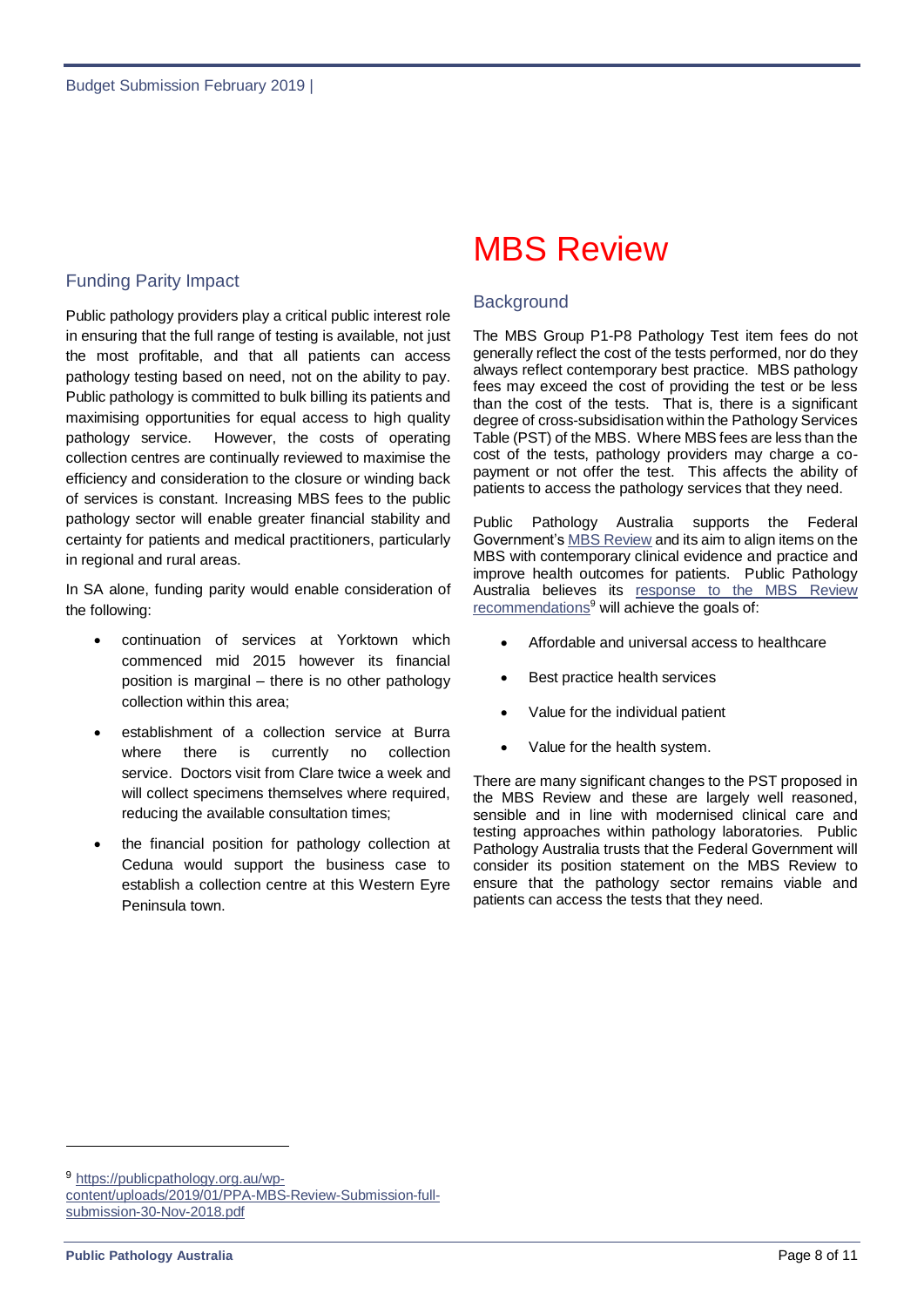#### MBS Review Impact

The financial impact of the MBS Review on the pathology sector and patients depends on which recommendations are pursued, together with when and how they are implemented. If the MBS Review recommendations are instigated in the absence of reinvestment and careful scheduling, there is a risk that the pathology sector would be destabilised and access to pathology services threatened.

There is a need to ensure that the PST reflects both contemporary clinical practice and the cost of tests. This requires some degree of cost shifting from other areas of the MBS. Significant cost savings from laboratory automation, reduction in staffing and centralisation of services have been made over time, but these innovations have mainly come in the areas of high volume haematology and chemical pathology tests where there is little pathologist input and it has not been possible to extend these savings to some of the other areas of pathology particularly anatomical pathology which remains medically and scientifically labour intensive. Maintaining silos of funding for each discipline in PST Groups over the years to reflect relativities established when Medicare began in the 1980s has been in part responsible for the current state of underfunding of certain tests as they grew in complexity and cost over the decades. MBS rebates should cover the costs of providing pathology tests. Funding inequities can lead to perverse incentives to promote particular profitable tests at the expense of the less profitable tests. This can result in reduced access to less profitable tests and can waste health dollars if the profitable tests can be subject to over-ordering.

As a consequence of implementing the MBS Review recommendations, any financial reductions in MBS pathology outlays in one part of the PST must be applied to address areas where items are underfunded. Any new MBS items must be funded through additional funding. This is due to the high degree of cross-subsidisation in the PST.

Currently anatomical pathology, microbiology and genetics is underfunded, and is cross-subsidised by chemistry and haematology. Anatomical pathology, microbiology and genetics should gain new items, have less coning and increased fees in balance, providing increased revenue for these disciplines as a proportion of all disciplines. There is a significant risk that the changes will reduce overall revenue in that balance, with chemistry and haematology not compensating. The MBS Review recommendations should disincentivise over ordering whilst encouraging appropriateness of pathology ordering and therefore rebates must cover the actual costs of providing the tests in pathology episodes.

Changes to the PST will have to be scheduled to minimise disruption and negative changes must be balanced with positive financial outlays. Modelling the impact of changes based on activity levels and costings from both public and private pathology providers is crucial before any changes take effect.

There is a need to address cross-subsidisation and to ensure MBS rebates reflect the cost of tests. This must be considered in an episodic sense and therefore public sector PEI and Bulk Billing Incentive fees must be increased to achieve parity with other providers before the MBS recommendations are implemented.

Financial neutrality is required when making changes to existing items on the PST. New MBS pathology items must receive additional funding. This is the only approach would ensure the sustainability of the pathology sector so that patients have access to the testing they need.

Financial neutrality for changes to current MBS items and additional funding for new MBS items is necessary to ensure the viability of the pathology sector.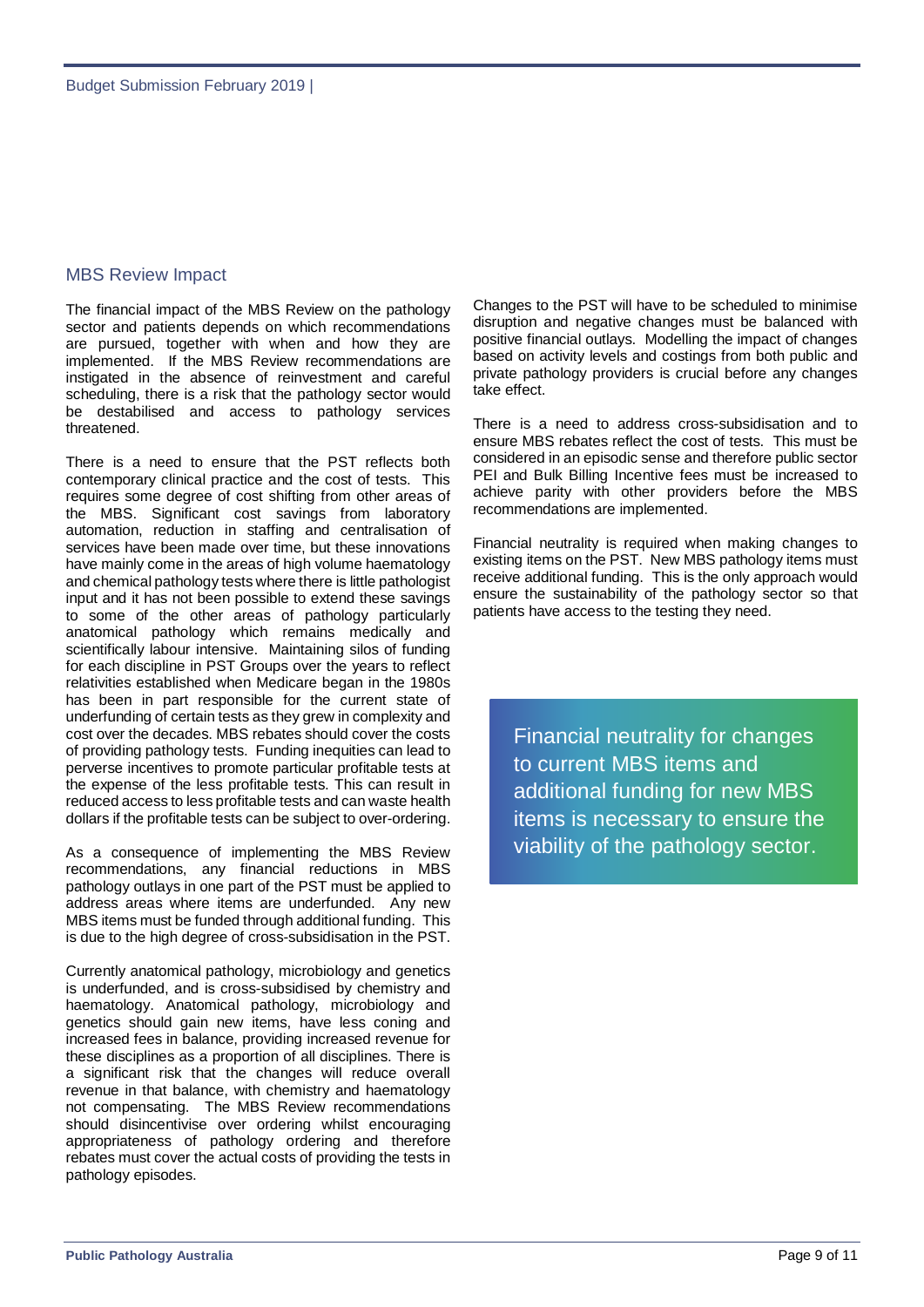# Recommendation

**Public Pathology Australia recommends that the Government increase Patient Episode Initiation and Bulk Billing Incentive MBS fees for public pathology services to the same MBS fee paid to private pathology providers**.

For the same test episode, all pathology providers should be paid the same fee under the MBS to ensure fair access to quality pathology services for all Australians. This will allow the public sector to maintain its presence in the market, to offer effective competition and to provide bulk billed services in areas of need.

Funding parity would ensure the Federal Government receives maximum value for its investment in the pathology sector.

Increase in MBS fees for public pathology is needed to ensure maximum value for investment and patient care.

**Public Pathology Australia recommends that the Government reinvest any savings made in the MBS Review in underfunded pathology items. Any new items recommended in the MBS Review should be funded through additional funding.** 

The financial impact of the MBS Review on the pathology sector and patients depends on which recommendations are pursued, together with when and how they are implemented. There is a risk that the pathology sector would be destabilised and access to pathology services threatened if the MBS Review recommendations are instigated in the absence of reinvestment, additional funding for new items and careful scheduling when implementing changes. This is due to the high degree of cross-subsidisation within the Pathology Services Table of the MBS.

MBS Review savings should be reinvested in underfunded pathology items and new items should receive additional funding to sustain a viable pathology sector.